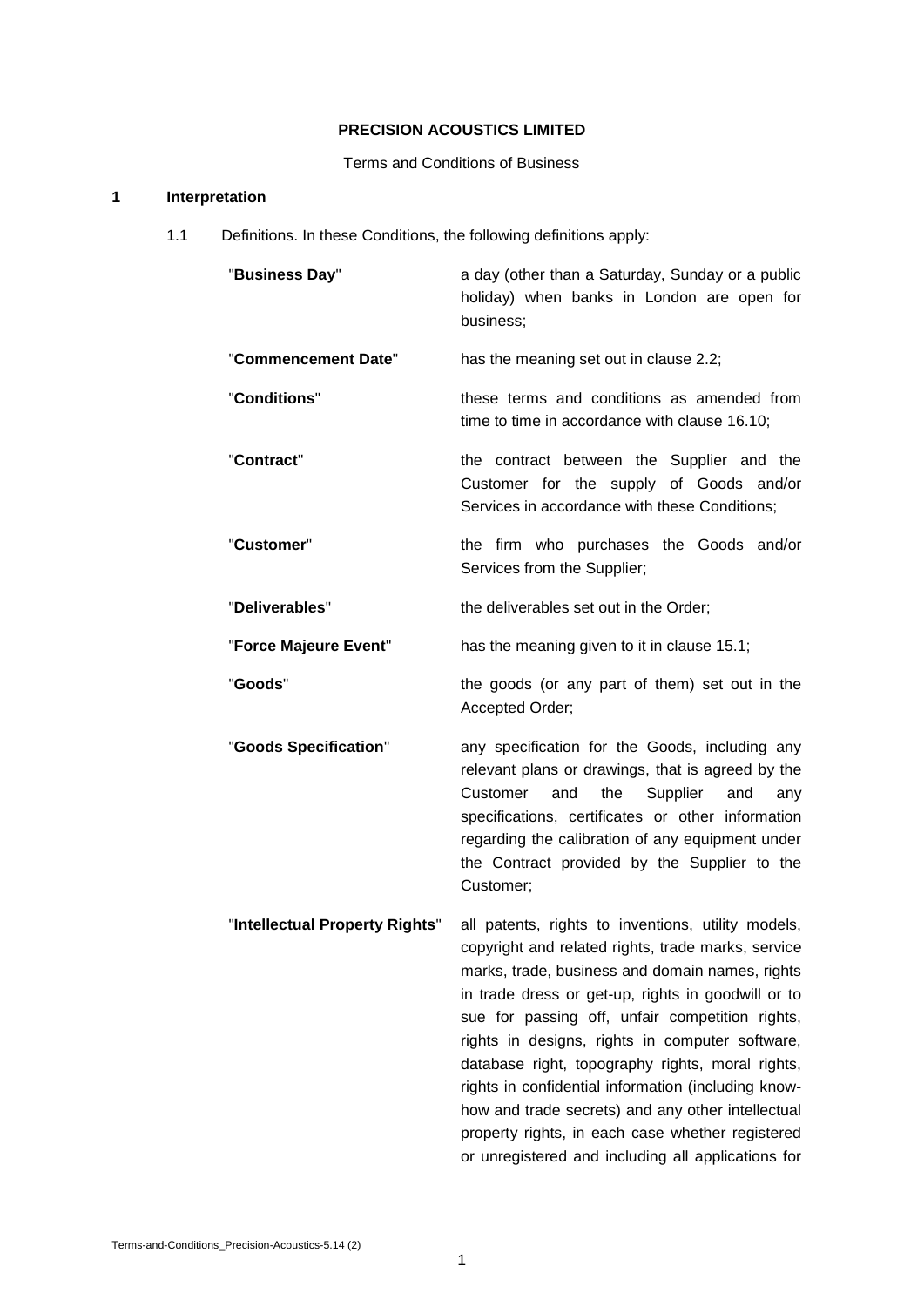and renewals or extensions of such rights, and all similar or equivalent rights or forms of protection in any part of the world;

- "Order" **the Customer's order for the supply of Goods** and/or Services as set out in the Customer's purchase order form or overleaf or the Customer's acceptance of the Supplier's quotation or in the Supplier's purchase order form, as the case may be;
- "**Services**" the services, including the Deliverables, supplied by the Supplier to the Customer as set out in the Service Specification or the Accepted Order;
	- **"Service Specification"** the description or specification for the Services provided in writing by the Supplier to the Customer;
	- "**Supplier**" Precision Acoustics Limited (Company No. 02466435) whose registered office is Hampton Farm Business Park, Higher Bockhampton, Dorchester, Dorset, England, DT2 8QH; and

"**Supplier Materials**" has the meaning set out in clause 8.1.7.

- 1.2 Construction. Unless the context otherwise requires, each reference in these Conditions to:-
	- 1.2.1 "writing", and any cognate expression, includes a reference to any communication effected by electronic or facsimile transmission or similar means;
	- 1.2.2 a person includes a natural person, corporate or unincorporated body (whether or not having separate legal personality);
	- 1.2.3 a reference to a party includes its personal representatives, successors or permitted assigns; and
	- 1.2.4 a reference to a statute or statutory provision is a reference to such statute or statutory provision as amended or re-enacted. A reference to a statute or statutory provision includes any subordinate legislation made under that statute or statutory provision, as amended or re-enacted.
- 1.3 The headings used in these Conditions are for convenience only and shall have no effect upon the interpretation of these Conditions.
- 1.4 Words imparting the singular number shall include the plural and vice versa.
- 1.5 Reference to any gender shall include the other gender.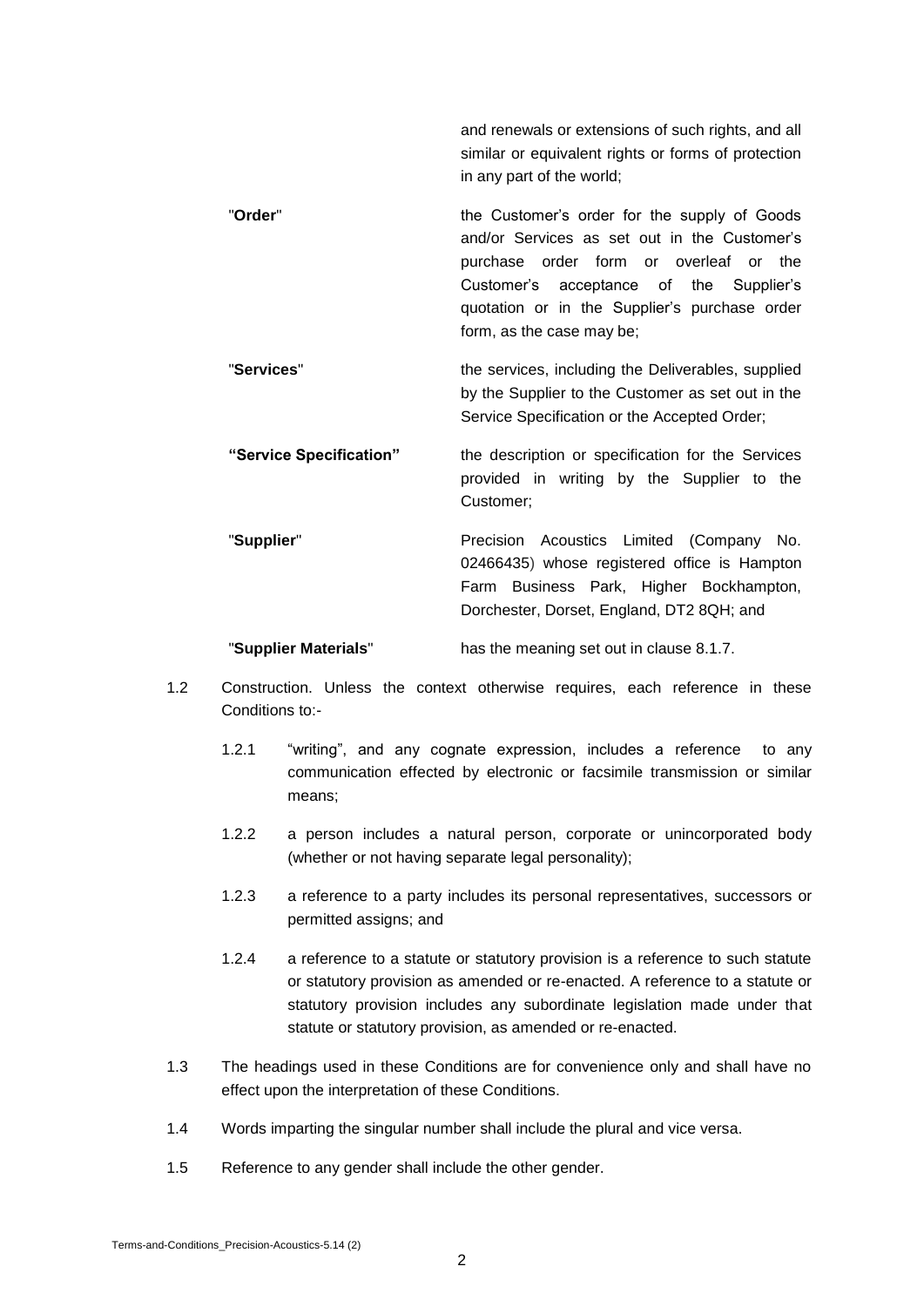### **2 Basis of contract**

- 2.1 The Order constitutes an offer by the Customer to purchase Goods and/or Services in accordance with these Conditions.
- 2.2 The Order shall only be deemed to be accepted ("**Accepted Order**") when the Supplier issues written acceptance of the Order (which may be in the form of email confirmation) or the Supplier delivers the Goods or commences provision of the Services (whichever occurs earlier) at which point and on which date the Contract shall come into existence ("**Commencement Date**").
- 2.3 The Contract constitutes the entire agreement between the parties. The Customer acknowledges that it has not relied on any statement, promise, representation, assurance or warranty made or given by or on behalf of the Supplier which is not set out in the Contract.
- 2.4 Any samples, drawings, descriptive matter or advertising issued by the Supplier and any descriptions of the Goods or illustrations or descriptions of the Services contained in the Supplier's catalogues or brochures are issued or published for the sole purpose of giving an approximate idea of the Services and/or Goods described in them. They shall not form part of the Contract or have any contractual force.
- 2.5 These Conditions apply to the Contract to the exclusion of any other terms that the Customer seeks to impose or incorporate, or which are implied by trade, custom, practice or course of dealing.
- 2.6 Any quotation given by the Supplier shall not constitute an offer, and is valid for a period of 60 days from its date of issue or such shorter period as the Supplier may specify.
- 2.7 All of these Conditions shall apply to the supply of both Goods and Services except where application to one or the other is specified.

# **3 Goods**

- 3.1 The Goods are described in the Goods Specification.
- 3.2 To the extent that the Goods are to be manufactured in accordance with a Goods Specification supplied by the Customer, the Customer shall indemnify the Supplier against all liabilities, costs, expenses, damages and losses (including any direct, indirect or consequential losses, loss of profit, loss of reputation and all interest, penalties and legal and other reasonable professional costs and expenses) suffered or incurred by the Supplier in connection with any claim made against the Supplier for actual or alleged infringement of a third party's intellectual property rights arising out of or in connection with the Supplier's use of the Goods Specification. This clause 3.2 shall survive termination of the Contract.
- 3.3 The Supplier reserves the right to amend the Goods Specification if required by any applicable statutory or regulatory requirements.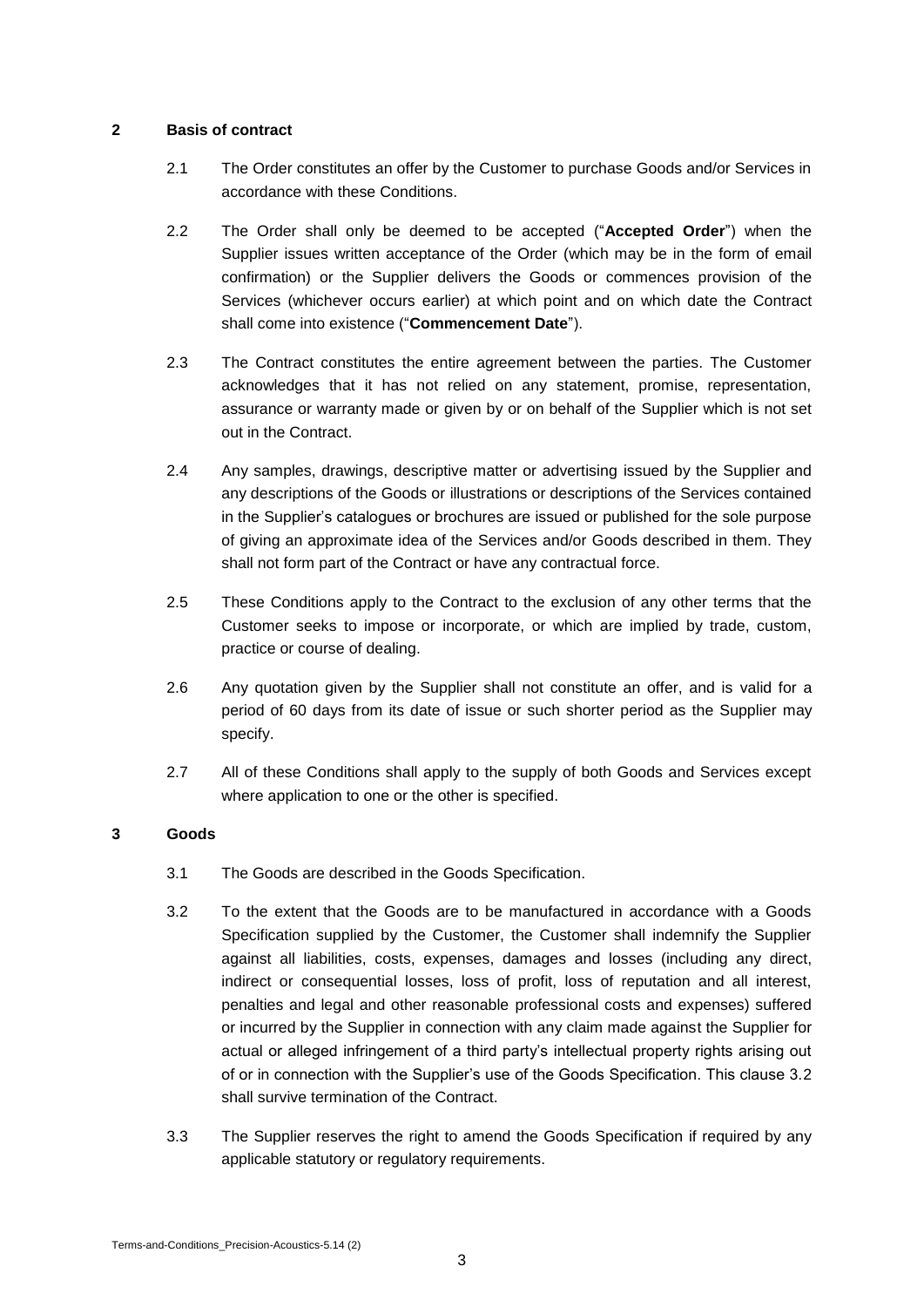## **4 Delivery of Goods**

- 4.1 The Supplier shall deliver the Goods to the Customer at the location set out in the Order or such other location as the parties may agree ("**Delivery Location**") at any time after the Supplier notifies the Customer that the Goods are ready.
- 4.2 Delivery of the Goods shall be completed on the Goods arrival at the Delivery Location.
- 4.3 Any dates quoted for delivery of the Goods are approximate only, and the time of delivery is not of the essence.
- 4.4 If the Supplier fails to deliver the Goods, its liability shall be limited to the costs and expenses incurred by the Customer in obtaining replacement goods of similar description and quality in the cheapest market available, less the price of the Goods. The Supplier shall have no liability for any failure to deliver the Goods to the extent that such failure is caused by a Force Majeure Event, the Customer's failure to provide the Supplier with adequate delivery instructions or any other instructions that are relevant to the supply of the Goods.
- 4.5 If the Customer fails to accept or take delivery of the Goods within 2 hours of the Supplier notifying the Customer that the Goods are ready, then except where such failure or delay is caused by a Force Majeure Event or by the Supplier's failure to comply with its obligations under the Contract in respect of the Goods:-
	- 4.5.1 delivery of the Goods shall be deemed to have been completed 2 hours after the Supplier notified the Customer that the Goods were ready; and
	- 4.5.2 the Supplier shall store the Goods until delivery takes place, and charge the Customer for all related costs and expenses including storage and insurance charges arising from such failure.
- 4.6 If 3 weeks after the Supplier notified the Customer that the Goods were ready for delivery the Customer has not taken or accepted delivery of them:-
	- 4.6.1 the Goods may be returned to the Supplier and the Customer shall be charged for all related costs and expenses arising from the return of the Goods to the Supplier; and
	- 4.6.2 the Supplier may resell or otherwise dispose of part or all of the Goods.

# **5 Quality of goods**

- 5.1 The Supplier warrants that on delivery, and for a period of 12 months (or such shorter period as the Supplier may specify) from the date of delivery ("**warranty period**"), the Goods shall:
	- 5.1.1 conform in all material respects with the Goods Specification; and
	- 5.1.2 be free from material defects in design, material and workmanship.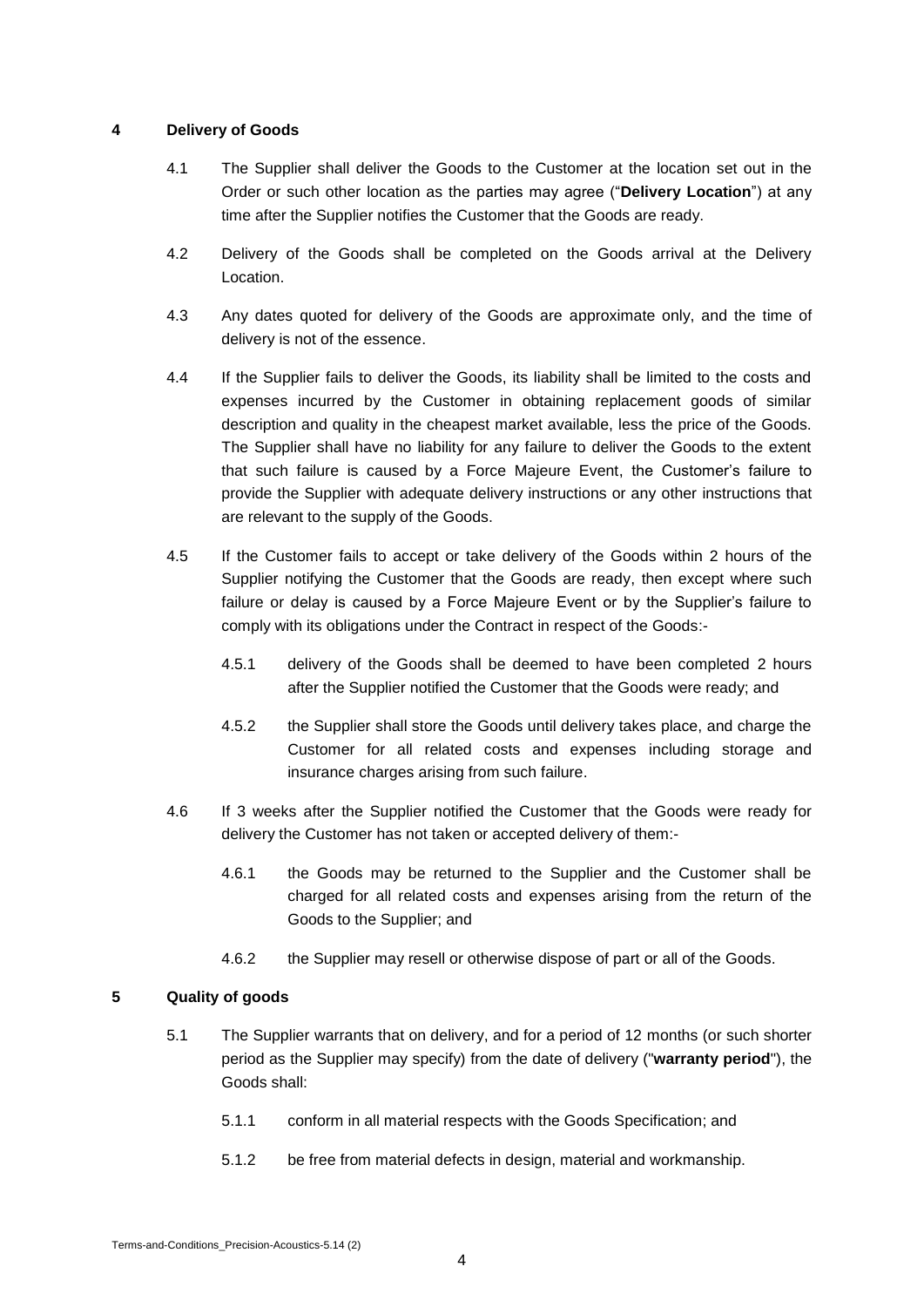- 5.2 Subject to clause 5.3, if:
	- 5.2.1 the Customer gives notice in writing during the warranty period within a reasonable time of discovery that some or all of the Goods do not comply with the warranty set out in clause 5.1;
	- 5.2.2 the Supplier is given a reasonable opportunity of examining such Goods; and
	- 5.2.3 the Customer (if asked to do so by the Supplier) returns such Goods to the Supplier's place of business at the Customer's cost,

the Supplier shall, at its option, repair or replace the defective Goods, or refund the price of the defective Goods in full.

- 5.3 The Supplier shall not be liable for the Goods' failure to comply with the warranty in clause 5.1 if:
	- 5.3.1 the Customer makes any further use of such Goods after giving a notice in accordance with clause 5.2;
	- 5.3.2 the defect arises because the Customer failed to follow the Supplier's oral or written instructions as to the storage, installation, commissioning, use or maintenance of the Goods or (if there are none) good trade practice;
	- 5.3.3 the defect arises as a result of the Supplier following any drawing, design or Goods Specification supplied by the Customer;
	- 5.3.4 the Customer alters or repairs such Goods without the written consent of the Supplier;
	- 5.3.5 the defect arises as a result of fair wear and tear, wilful damage, negligence, or abnormal working conditions; and/or
	- 5.3.6 the Goods differ from their description or the Goods Specification as a result of changes made to ensure they comply with applicable statutory or regulatory standards.
- 5.4 Except as provided in this clause 5, the Supplier shall have no liability to the Customer in respect of the Goods' failure to comply with the warranty set out in clause 5.1.
- 5.5 The terms of these Conditions shall apply to any repaired or replacement Goods supplied by the Supplier under clause 5.2.

### **6 Title and risk**

6.1 The risk in the Goods shall pass to the Customer on completion of delivery.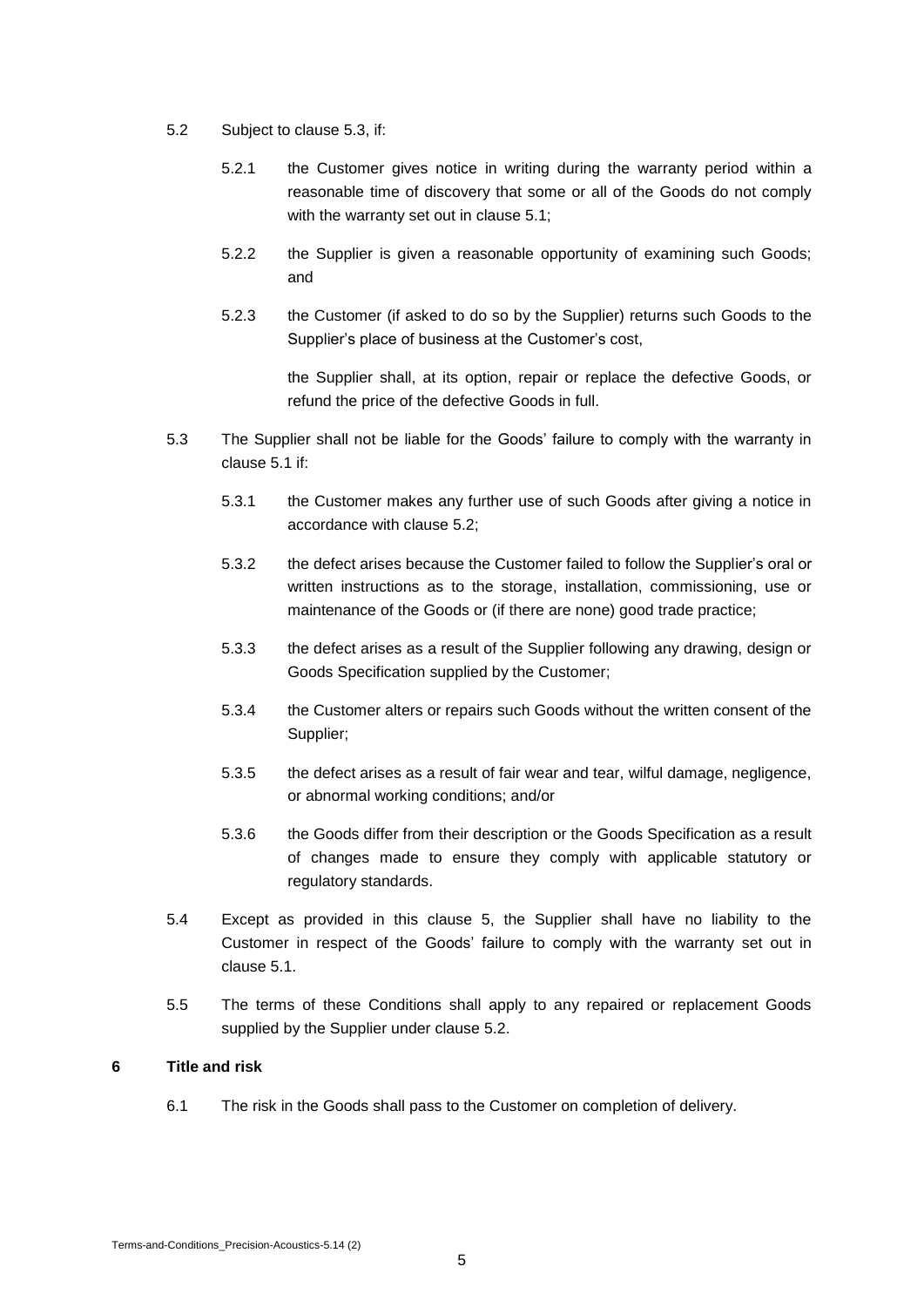- 6.2 Notwithstanding delivery and the passing of risk in the Goods or any other provision of these Conditions, title to the Goods shall not pass to the Customer until the Supplier has received payment in full (in cash or cleared funds) for:
	- 6.2.1 the Goods; and
	- 6.2.2 any other goods that the Supplier has supplied to the Customer in respect of which payment has become due.
- 6.3 Until title to the Goods has passed to the Customer, the Customer shall:
	- 6.3.1 store the Goods separately from all other goods held by the Customer so that they remain readily identifiable as the Supplier's property;
	- 6.3.2 not remove, deface or obscure any identifying mark or packaging on or relating to the Goods;
	- 6.3.3 maintain the Goods in satisfactory condition and keep them insured against all risks for their full price on the Supplier's behalf from the date of delivery;
	- 6.3.4 notify the Supplier immediately if it becomes subject to any of the events listed in clause 13.2.2 to clause 13.2.8; and
	- 6.3.5 give the Supplier such information relating to the Goods as the Supplier may require from time to time.
- 6.4 If before title to the Goods passes to the Customer, the Customer becomes subject to any of the events listed in clause 13.2.2 to clause 13.2.8, or the Supplier reasonably believes that any such event is about to happen and notifies the Customer accordingly, then, provided the Goods have not been resold, or irrevocably incorporated into another product, and without limiting any other right or remedy the Supplier may have, the Supplier may at any time require the Customer to deliver up the Goods and, if the Customer fails to do so promptly, enter any premises of the Customer or of any third party where the Goods are stored in order to recover them.

## **7 Supply of services**

- 7.1 The Supplier shall provide the Services to the Customer in accordance with the Service Specification in all material respects.
- 7.2 The Supplier shall use all reasonable endeavours to meet any performance dates for the Services specified in the Service Specification, but any such dates shall be estimates only and time shall not be of the essence for the performance of the Services.
- 7.3 The Supplier shall have the right to make any changes to the Services which are necessary to comply with any applicable law or safety requirement, or which do not materially affect the nature or quality of the Services, and the Supplier shall notify the Customer in any such event.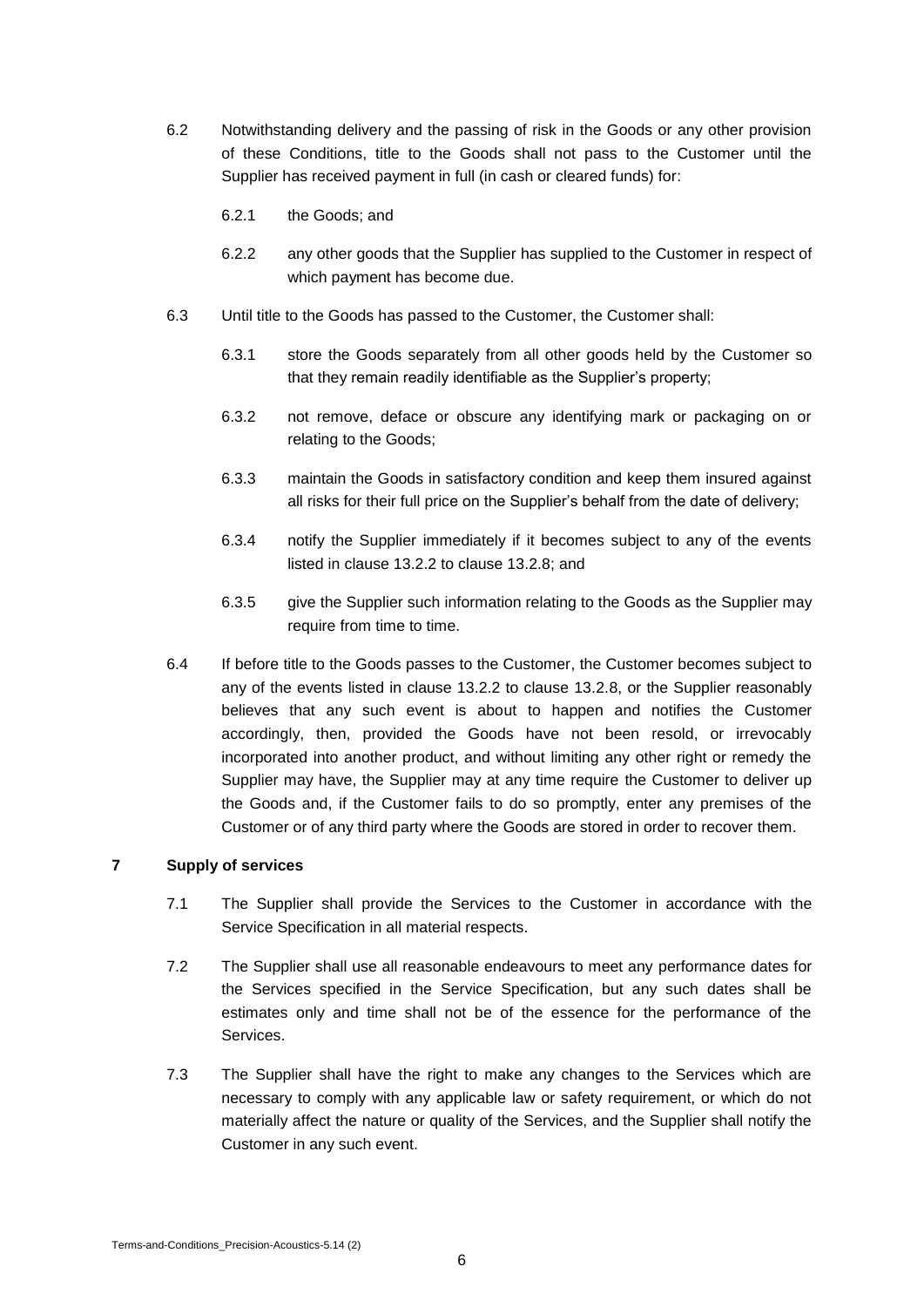7.4 The Supplier warrants to the Customer that the Services will be provided using reasonable care and skill.

#### **8 Customer's obligations**

- 8.1 The Customer shall:
	- 8.1.1 ensure that the terms of the Order or Accepted Order and any Goods or Service Specification are complete and accurate;
	- 8.1.2 co-operate with the Supplier in all matters relating to the Goods and/or Services;
	- 8.1.3 provide the Supplier, its employees, agents, consultants and subcontractors, with access to the Customer's premises, office accommodation and other facilities as reasonably required by the Supplier to provide the Services;
	- 8.1.4 provide the Supplier with such information and materials as the Supplier may reasonably require to supply the Services, and ensure that such information is accurate in all material respects;
	- 8.1.5 prepare the Customer's premises for the supply of the Services;
	- 8.1.6 obtain and maintain all necessary licences, permissions and consents which may be required for the Services before the date on which the Services are to start; and
	- 8.1.7 keep and maintain all materials, equipment, documents and other property of the Supplier ("**Supplier Materials**") at the Customer's premises in safe custody at its own risk, maintain the Supplier Materials in good condition until returned to the Supplier, and not dispose of or use the Supplier Materials other than in accordance with the Supplier's written instructions or authorisation.
- 8.2 If the Supplier's performance of any of its obligations in respect of the Services is prevented or delayed by any act or omission by the Customer or failure by the Customer to perform any relevant obligation ("**Customer Default**"):
	- 8.2.1 the Supplier shall without limiting its other rights or remedies have the right to suspend performance of the Services until the Customer remedies the Customer Default, and to rely on the Customer Default to relieve it from the performance of any of its obligations to the extent the Customer Default prevents or delays the Supplier's performance of any of its obligations;
	- 8.2.2 the Supplier shall not be liable for any costs or losses sustained or incurred by the Customer arising directly or indirectly from the Supplier's failure or delay to perform any of its obligations as set out in this clause 8.2; and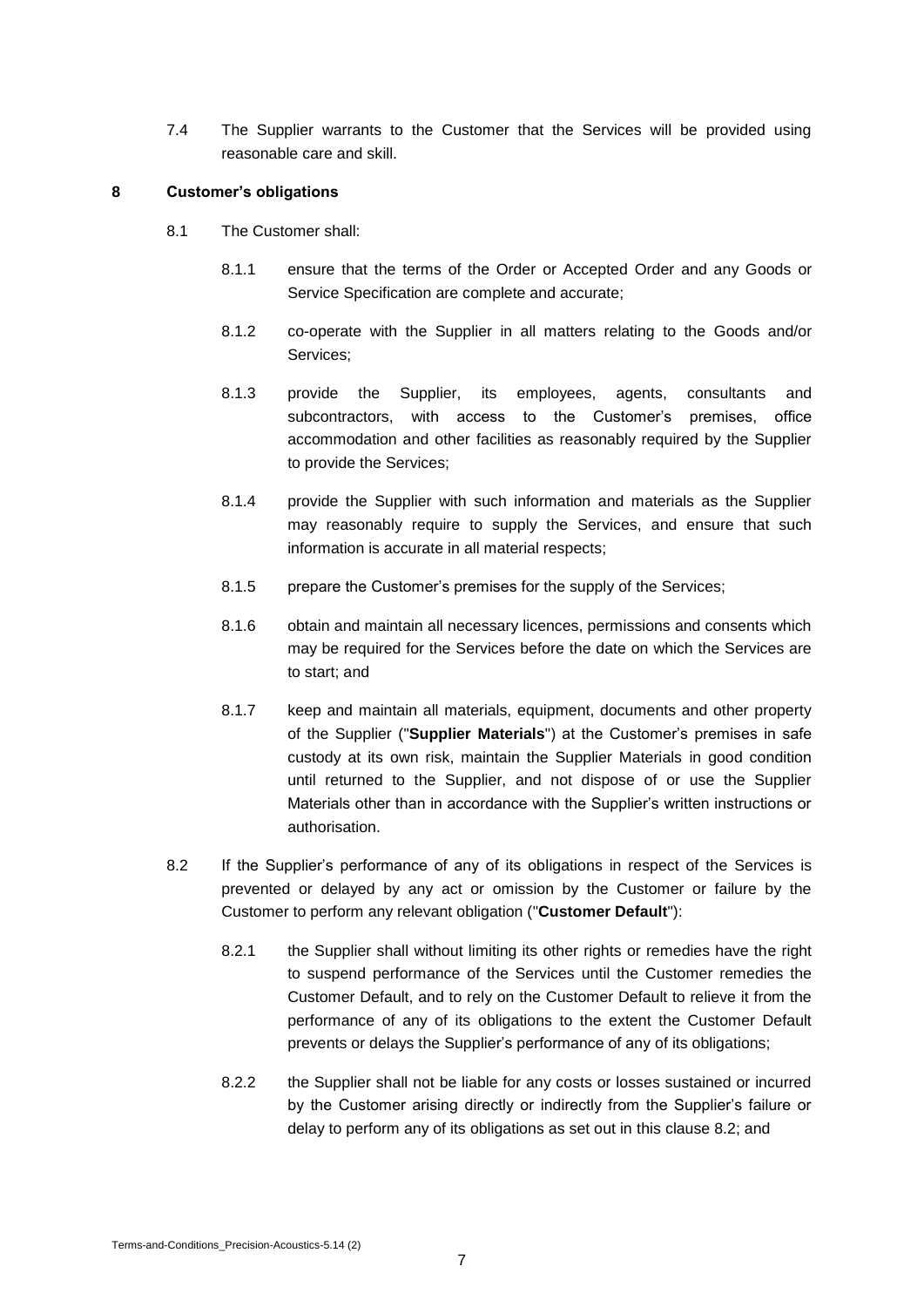8.2.3 the Customer shall reimburse the Supplier on written demand for any costs or losses sustained or incurred by the Supplier arising directly or indirectly from the Customer Default.

## **9 Charges and payment**

- 9.1 The price for Goods shall be the price set out in the Accepted Order or, if no price is quoted, the price set out in the Supplier's published price list as at the date of delivery. The price of the Goods is exclusive of all costs and charges of packaging, insurance, transport of the Goods, which shall be paid by the Customer when it pays for the Goods.
- 9.2 In consideration of the provision of the Services by the Supplier, the Customer shall pay the charges as set out in the Accepted Order, which shall specify whether they shall be on a time and materials basis, a fixed price or a combination of both. Clause 9.3 shall apply if the Supplier provides Services on a time and materials basis and clause 9.4 shall apply if the Supplier provides Services for a fixed price.
- 9.3 Where the Services are provided on a time and materials basis:
	- 9.3.1 the charges shall be calculated in accordance with the Supplier's standard daily fee rates, as set out in the Supplier's published price list as at the date of delivery;
	- 9.3.2 the Supplier's standard daily fee rates for each individual person are calculated on the basis of an eight-hour day worked on Business Days; and
	- 9.3.3 the Supplier shall invoice the Customer monthly in arrears for its time, expenses and materials (together with VAT where appropriate) for the month concerned, calculated as provided in this clause 9.3, clause 9.5 and clause 9.9.
- 9.4 Where the Services are provided for a fixed price, the total price for the Services shall be the amount set out in the Accepted Order. The Customer shall pay the total price to the Supplier (without deduction or set-off) at the end of the period specified in the Accepted Order, the Supplier shall invoice the Customer for the charges that are then payable, together with expenses, the costs of materials and VAT, where appropriate, calculated as provided in clause 9.5 and clause 9.9.
- 9.5 Any fixed price and daily rate excludes the cost of any expenses reasonably incurred by the individuals whom the Supplier engages in connection with the Services including, but not limited to, travelling expenses, hotel costs, subsistence and any associated expenses, and for the cost of services provided by third parties and required by the Supplier for the performance of the Services, and for the cost of any materials.
- 9.6 The Supplier reserves the right to: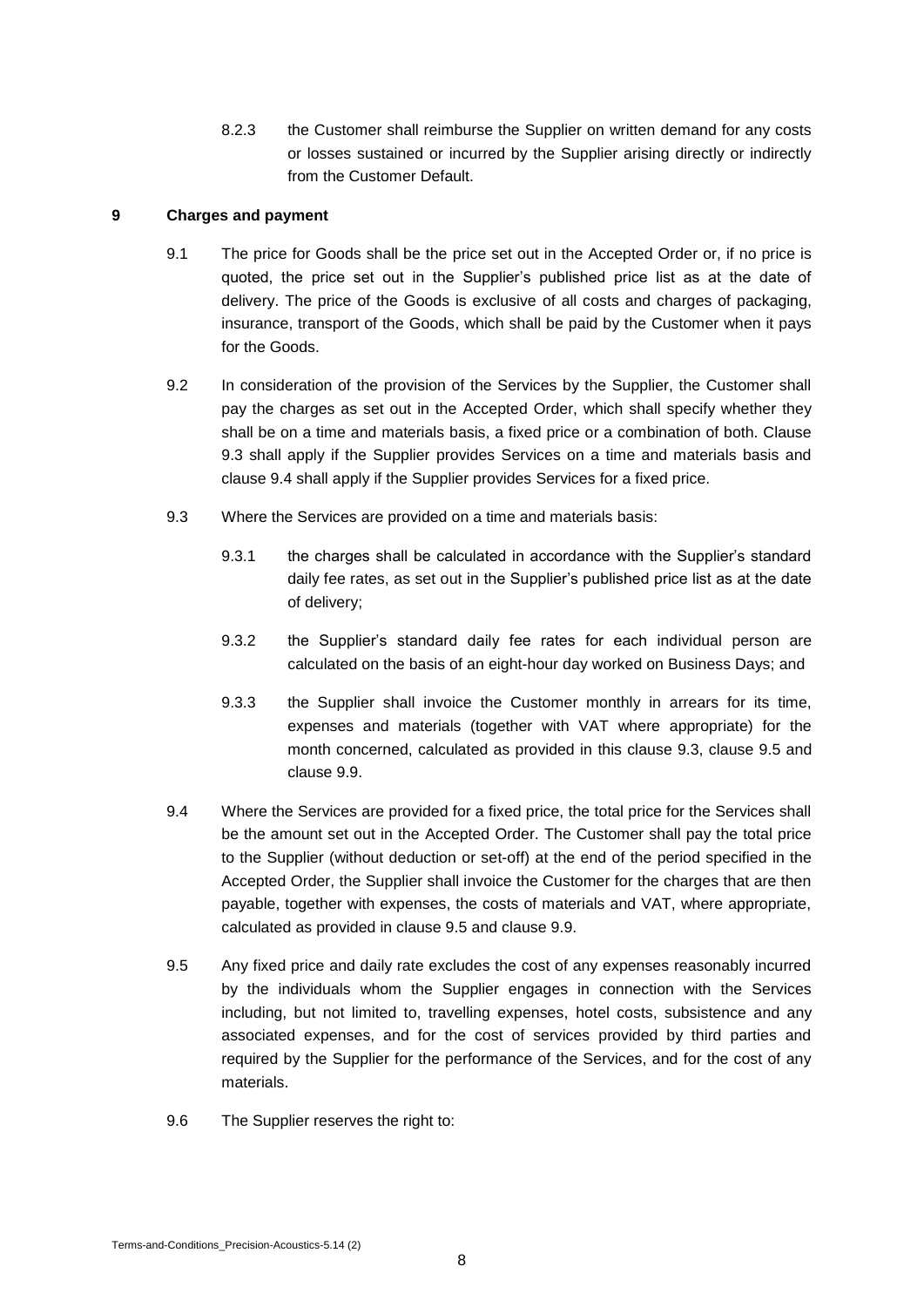- 9.6.1 increase its standard daily fee rates for the charges for the Services. The Supplier will give the Customer written notice of any such increase 1 month before the proposed date of the increase. If such increase is not acceptable to the Customer, it shall notify the Supplier in writing within 2 weeks of the date of the Supplier's notice and the Supplier shall have the right without limiting its other rights or remedies to terminate the Contract by giving 2 weeks' written notice to the Customer; and
- 9.6.2 increase the price of the Goods, by giving notice to the Customer at any time before delivery, to reflect any increase in the cost of the Goods to the Supplier that is due to:
	- (a) any factor beyond the control of the Supplier (including foreign exchange fluctuations, increases in taxes and duties, and increases in labour, materials and other manufacturing costs);
	- (b) any request by the Customer to change the delivery date(s), quantities or types of Goods ordered, or the Goods Specification; or
	- (c) any delay caused by any instructions of the Customer in respect of the Goods or failure of the Customer to give the Supplier adequate or accurate information or instructions in respect of the Goods.
- 9.7 In respect of the Goods the Supplier may invoice the Customer on or at any time after the Commencement Date or, in respect of "rolling orders", at the times/intervals specified by the Supplier in the Accepted Order.
- 9.8 The Customer shall pay each invoice submitted by the Supplier:
	- 9.8.1 within 30 days of the date of the invoice; and
	- 9.8.2 in full and in cleared funds to a bank account nominated in writing by the Supplier, and

time for payment shall be of the essence of the Contract.

- 9.9 All amounts payable by the Customer under the Contract are exclusive of amounts in respect of value added tax chargeable from time to time ("**VAT**"). Where any taxable supply for VAT purposes is made under the Contract by the Supplier to the Customer, the Customer shall, on receipt of a valid VAT invoice from the Supplier, pay to the Supplier such additional amounts in respect of VAT as are chargeable on the supply of the Services or Goods at the same time as payment is due for the supply of the Services or Goods.
- 9.10 If the Customer fails to make any payment due to the Supplier under the Contract by the due date for payment, then the Customer shall pay interest on the overdue amount at the rate of 4% per annum above National Westminster Bank PLC 's base rate from time to time. Such interest shall accrue on a daily basis from the due date until actual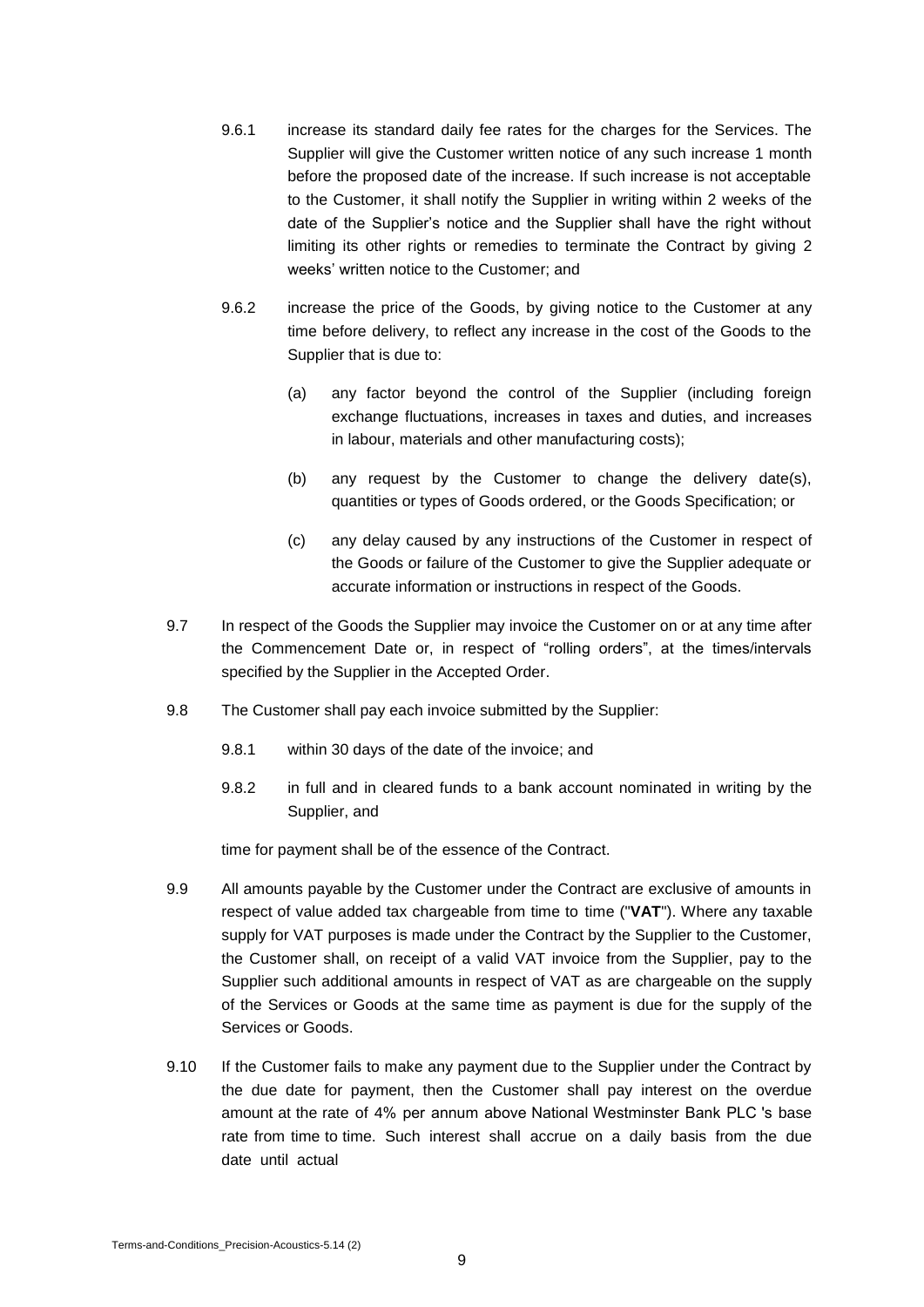payment of the overdue amount, whether before or after judgment. The Customer shall pay the interest together with the overdue amount.

9.11 The Customer shall pay all amounts due under the Contract in full without any set-off, counterclaim, deduction or withholding except as required by law. The Supplier may, without limiting its other rights or remedies, set-off any amount owing to it by the Customer against any amount payable by the Supplier to the Customer.

#### **10 Intellectual property rights**

- 10.1 Subject to clause 10.2, all Intellectual Property Rights in or arising out of or in connection with the Services shall be owned by the Supplier.
- 10.2 The Supplier shall have no rights in or to any Intellectual Property Rights that are developed or created by the Customer using any Deliverables.
- 10.3 The Customer acknowledges that, in respect of any third party Intellectual Property Rights in the Services, the Customer's use of any such Intellectual Property Rights is conditional on the Supplier obtaining a written licence from the relevant licensor on such terms as will entitle the Supplier to license such rights to the Customer.
- 10.4 All Supplier Materials are the exclusive property of the Supplier.

## **11 Confidentiality**

- 11.1 A party ("**receiving party**") shall keep in strict confidence all technical or commercial know-how, specifications, inventions, processes or initiatives which are of a confidential nature and have been disclosed to the receiving party by the other party ("**disclosing party**"), its employees, agents or subcontractors, and any other confidential information concerning the disclosing party's business, its products and services which the receiving party may obtain.
- 11.2 The receiving party shall only disclose such confidential information to those of its employees, agents and subcontractors who need to know it for the purpose of discharging the receiving party's obligations under the Contract, and shall ensure that such employees, agents and subcontractors comply with the obligations set out in this clause as though they were a party to the Contract. The receiving party may also disclose such of the disclosing party's confidential information as is required to be disclosed by law, any governmental or regulatory authority or by a court of competent jurisdiction.
- 11.3 This clause 11 shall survive termination of the Contract.

## **12 Limitation of liability**

- 12.1 Nothing in these Conditions shall limit or exclude the Supplier's liability for:
	- 12.1.1 death or personal injury caused by its negligence, or the negligence of its employees, agents or subcontractors;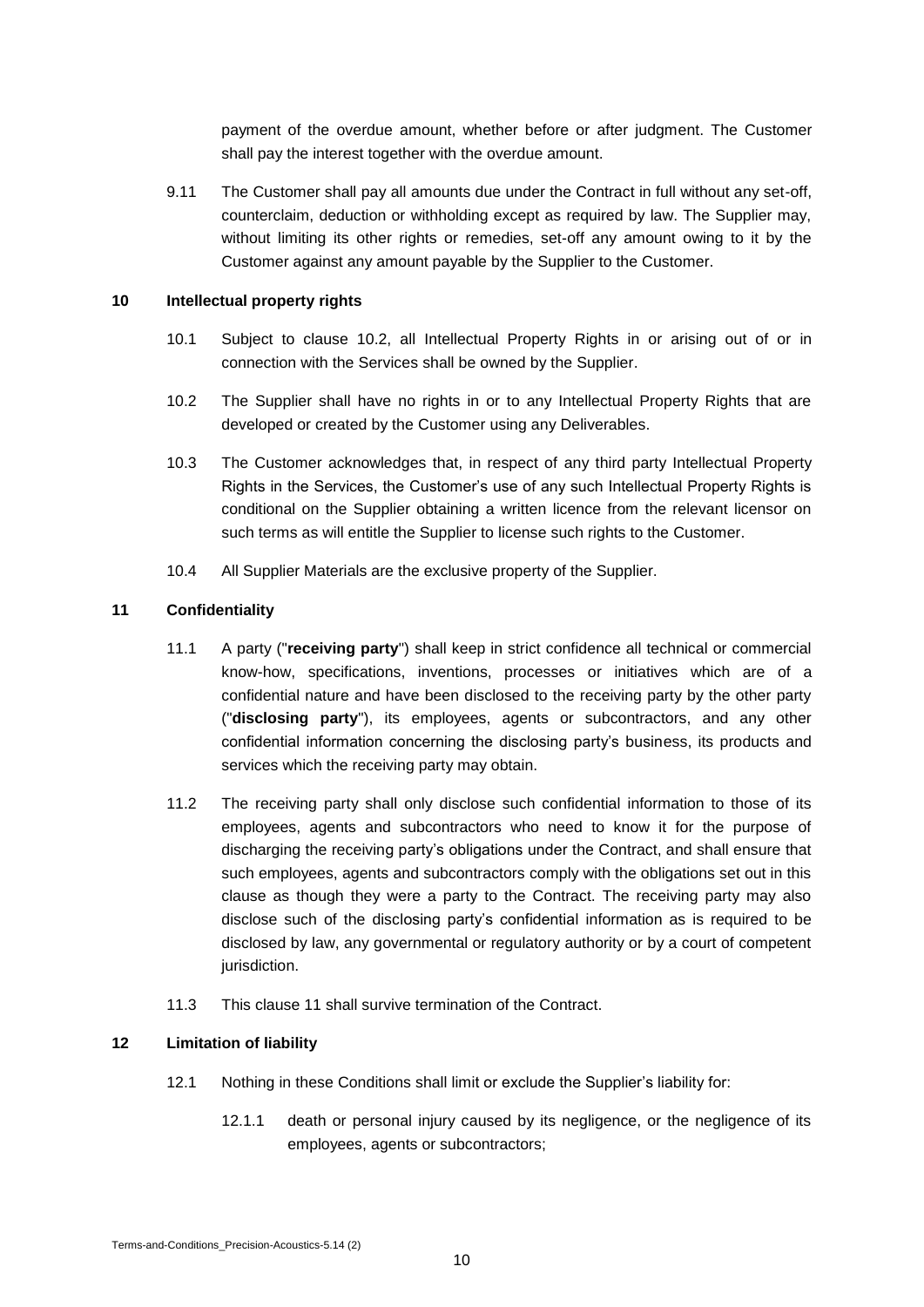- 12.1.2 fraud or fraudulent misrepresentation; and/or
- 12.1.3 any other matter for which it would be unenforceable or invalid to seek to limit or exclude liability.
- 12.2 Subject to clause 12.1:
	- 12.2.1 The Supplier shall under no circumstances whatever be liable to the Customer, whether in contract tort (including negligence), breach of statutory duty, or otherwise, arising under or in connection with the Contract for:
		- (a) any loss of profits, sales, business, or revenue;
		- (b) loss or corruption of data, information or software;
		- (c) loss of business opportunity;
		- (d) loss of anticipated savings;
		- (e) loss of goodwill; or
		- (f) any indirect or consequential loss; and
	- 12.2.2 the Supplier's total liability to the Customer arising in connection with the Contract, whether in contract, tort (including negligence), breach of statutory duty, or otherwise, shall in no circumstances exceed the price of the Goods and/or Services (as the case may be) set out in the Contract.
- 12.3 The terms implied by sections 13 to 15 of the Sale of Goods Act 1979 and the terms implied by sections 3 to 5 of the Supply of Goods and Services Act 1982 are, to the fullest extent permitted by law, excluded from the Contract.
- 12.4 This clause 12 shall survive termination of the Contract.

#### **13 Termination**

- 13.1 Without limiting its other rights or remedies either party may terminate the Contract by giving the other party not less than 30 days written notice.
- 13.2 Without limiting its other rights or remedies, each party may terminate the Contract with immediate effect by giving written notice to the other party if:
	- 13.2.1 the other party commits a material breach of its obligations under this Contract and (if such breach is remediable) fails to remedy that breach within 30 days after receipt of notice in writing to do so;
	- 13.2.2 the other party suspends, or threatens to suspend, payment of its debts or is unable to pay its debts as they fall due or admits inability to pay its debts or is deemed unable to pay its debts within the meaning of section 123 of the Insolvency Act 1986;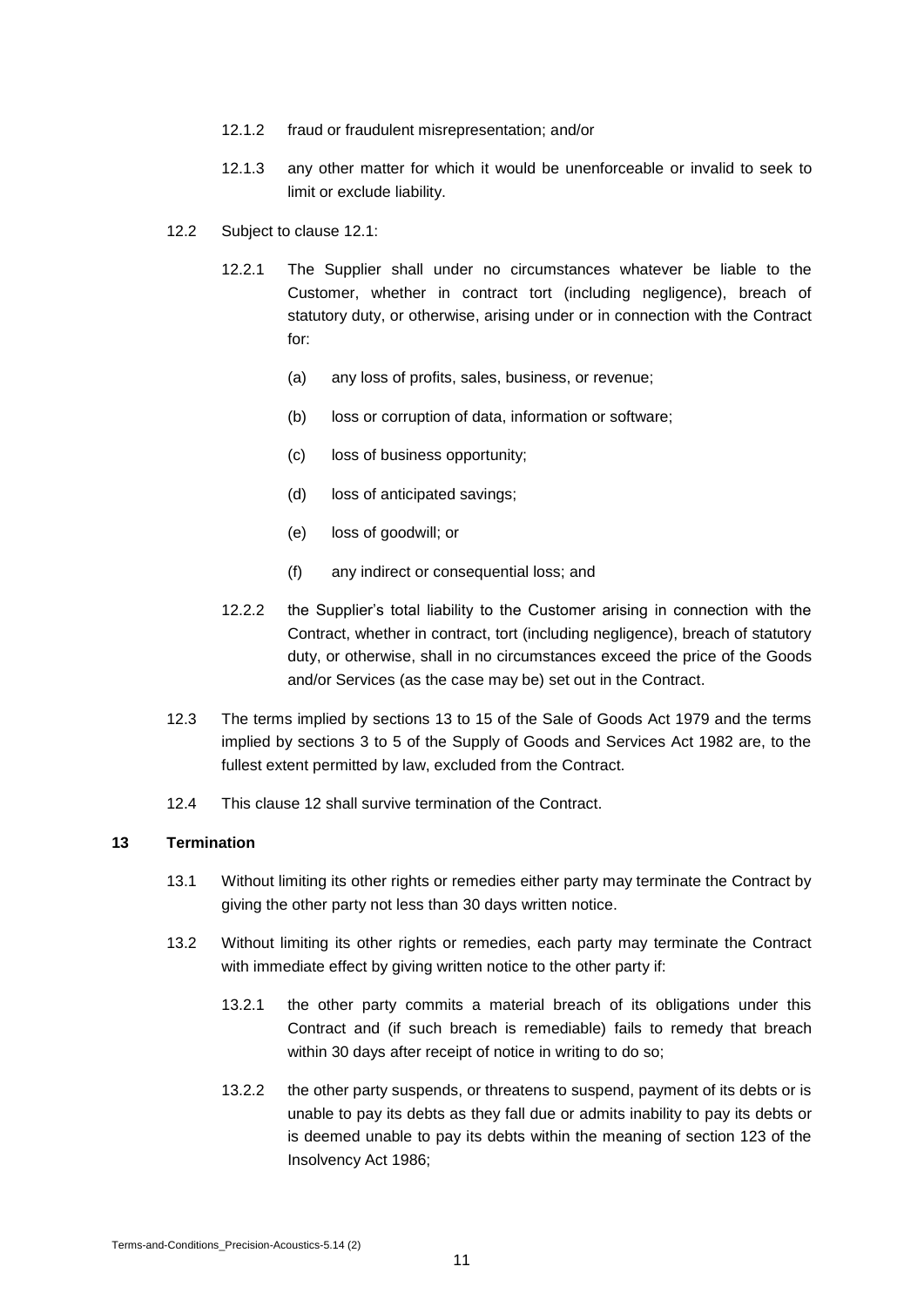- 13.2.3 the other party commences negotiations with all or any class of its creditors with a view to rescheduling any of its debts, or makes a proposal for or enters into any compromise or arrangement with its creditors other than for the sole purpose of a scheme for a solvent amalgamation of that other party with one or more other companies or the solvent reconstruction of that other party;
- 13.2.4 a petition is filed, a notice is given, a resolution is passed, or an order is made, for or in connection with the winding up of the other party other than for the sole purpose of a scheme for a solvent amalgamation of the other party with one or more other companies or the solvent reconstruction of that other party;
- 13.2.5 a creditor or encumbrancer of the other party attaches or takes possession of, or a distress, execution, sequestration or other such process is levied or enforced on or sued against, the whole or any part of its assets and such attachment or process is not discharged within 14 days;
- 13.2.6 an application is made to court, or an order is made, for the appointment of an administrator or if a notice of intention to appoint an administrator is given or if an administrator is appointed over the other party;
- 13.2.7 the holder of a qualifying charge over the assets of the other party has become entitled to appoint or has appointed an administrative receiver;
- 13.2.8 a person becomes entitled to appoint a receiver over the assets of the other party or a receiver is appointed over the assets of the other party; and/or
- 13.2.9 any event occurs, or proceeding is taken, with respect to the other party in any jurisdiction to which it is subject that has an effect equivalent or similar to any of the events mentioned in clause 13.2.2 to clause 13.2.8 (inclusive).
- 13.3 Without limiting its other rights or remedies, the Supplier may terminate the Contract with immediate effect by giving written notice to the Customer if the Customer fails to pay any amount due under this Contract on the due date for payment.
- 13.4 Without limiting its other rights or remedies, the Supplier may suspend the supply of Services or all further deliveries of Goods under the Contract or any other contract between the Customer and the Supplier if the Customer fails to pay any amount due under this Contract on the due date for payment, the Customer becomes subject to any of the events listed in clause 13.2.2 to clause 13.2.8, or the Supplier reasonably believes that the Customer is about to become subject to any of them.

#### **14 Consequences of termination**

- 14.1 On termination of the Contract for any reason:
	- 14.1.1 the Customer shall immediately pay to the Supplier all of the Supplier's outstanding unpaid invoices and interest and, in respect of Services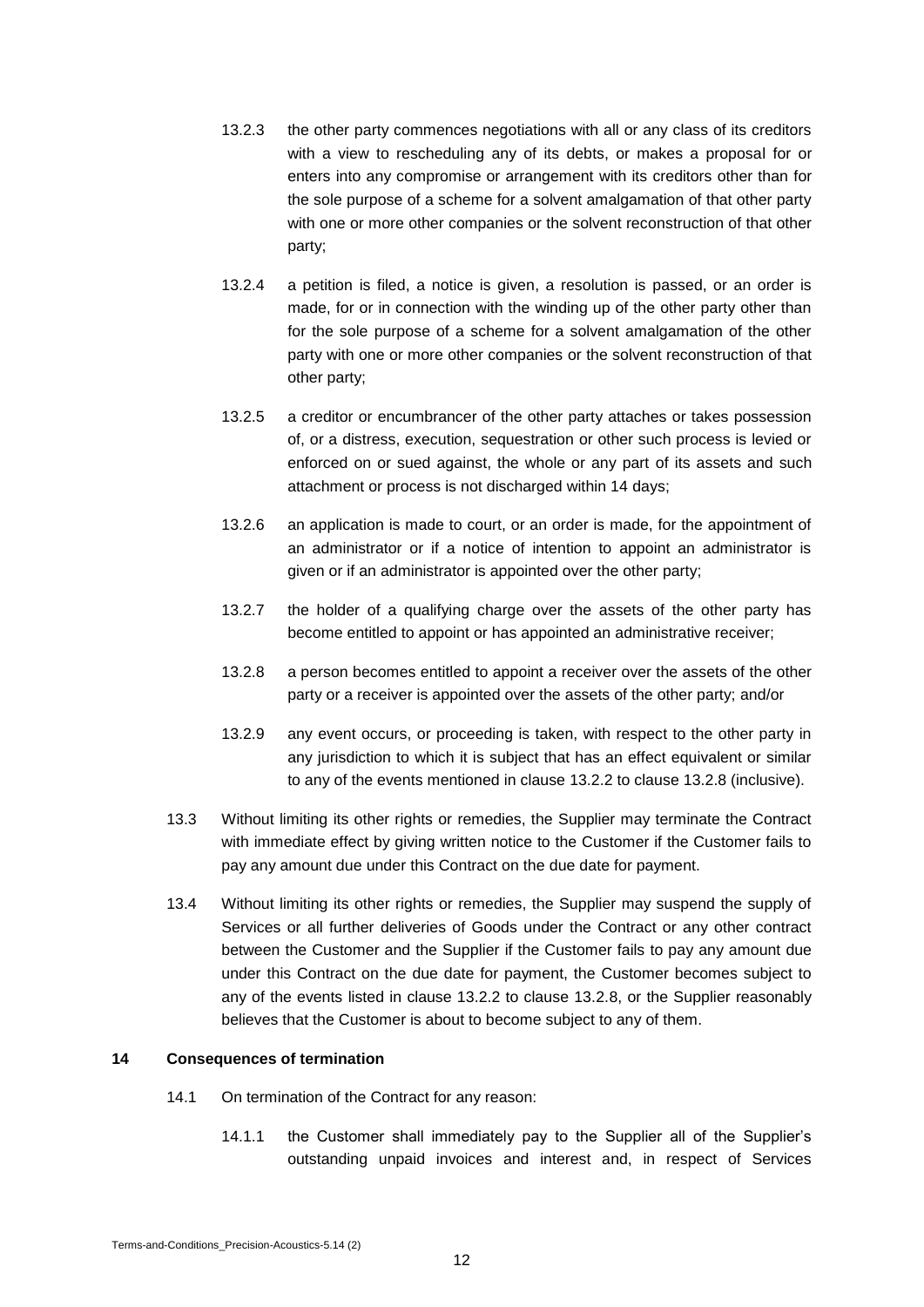supplied but for which no invoice has yet been submitted, the Supplier shall submit an invoice, which shall be payable by the Customer immediately on receipt;

- 14.1.2 the Customer shall return all of the Supplier Materials and any Deliverables which have not been fully paid for. If the Customer fails to do so, then the Supplier may enter the Customer's premises and take possession of them. Until they have been returned, the Customer shall be solely responsible for their safe keeping and will not use them for any purpose not connected with this Contract;
- 14.1.3 the accrued rights and remedies of the parties as at termination shall not be affected, including the right to claim damages in respect of any breach of the Contract which existed at or before the date of termination or expiry; and
- 14.1.4 clauses which expressly or by implication have effect after termination shall continue in full force and effect.

#### **15 Force majeure**

- 15.1 For the purposes of this Contract, **Force Majeure Event** means an event beyond the reasonable control of the Supplier including but not limited to strikes, lock-outs or other industrial disputes (whether involving the workforce of the Supplier or any other party), failure of a utility service or transport network, act of God, war, riot, civil commotion, malicious damage, compliance with any law or governmental order, rule, regulation or direction, accident, breakdown of plant or machinery, fire, flood, storm or default of suppliers or subcontractors.
- 15.2 The Supplier shall not be liable to the Customer as a result of any delay or failure to perform its obligations under this Contract as a result of a Force Majeure Event.
- 15.3 If the Force Majeure Event prevents the Supplier from providing any of the Goods and/or Services for more than 60 days, the Supplier shall, without limiting its other rights or remedies, have the right to terminate this Contract immediately by giving written notice to the Customer.

#### **16 General**

- 16.1 The Supplier may at any time assign, transfer, mortgage, charge, subcontract or deal in any other manner with all or any of its rights under the Contract and may subcontract or delegate in any manner any or all of its obligations under the Contract to any third party.
- 16.2 The Customer shall not, without the prior written consent of the Supplier, assign, transfer, charge, subcontract, declare a trust over or deal in any other manner with all or any of its rights or obligations under the Contract.
- 16.3 Any notice or other communication given to a party under or in connection with this Contract shall be in writing and shall be delivered to the other party personally or sent